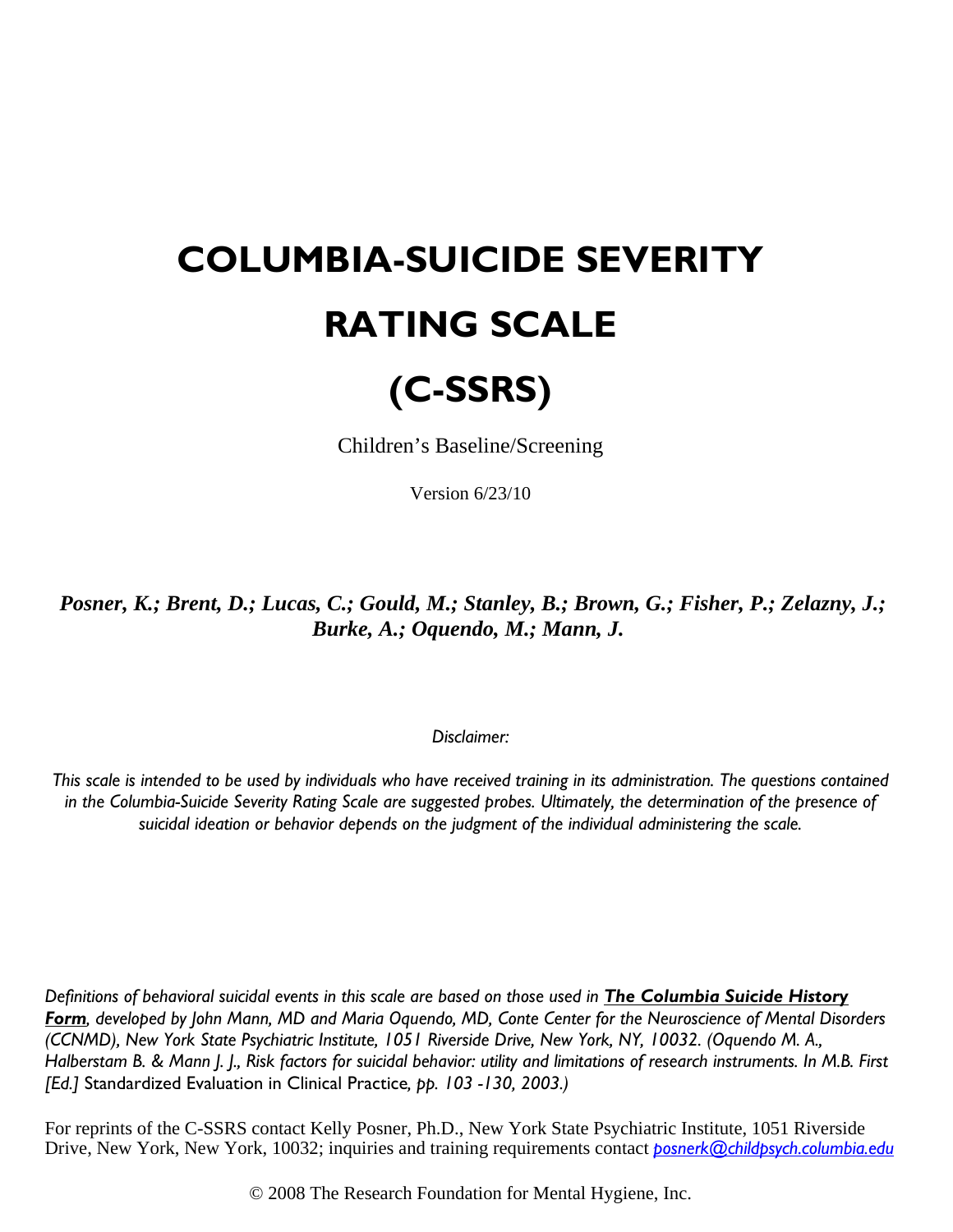| SUICIDAL IDEATION                                                                                                                                                                                                                                                                                                                                                                                                                                                                                                                                                                                                                                                                                                      |                |                          |                  |                     |
|------------------------------------------------------------------------------------------------------------------------------------------------------------------------------------------------------------------------------------------------------------------------------------------------------------------------------------------------------------------------------------------------------------------------------------------------------------------------------------------------------------------------------------------------------------------------------------------------------------------------------------------------------------------------------------------------------------------------|----------------|--------------------------|------------------|---------------------|
| Ask questions 1 and 2. If both are negative, proceed to "Suicidal Behavior" section. If the answer to question 2 is<br>"yes", ask questions 3, 4 and 5. If the answer to question 1 and/or 2 is "yes", complete "Intensity of Ideation"<br>section below.                                                                                                                                                                                                                                                                                                                                                                                                                                                              | Lifetime       |                          | Past 6<br>Months |                     |
| 1. Wish to be Dead<br>Subject endorses thoughts about a wish to be dead or not alive anymore, or wish to fall asleep and not wake up.<br>Have you thought about being dead or what it would be like to be dead?<br>Have you wished you were dead or wished you could go to sleep and never wake up?<br>Do you ever wish you weren't alive anymore?<br>If yes, describe:                                                                                                                                                                                                                                                                                                                                                | Yes<br>$\Box$  | No<br>□                  | Yes<br>$\Box$    | No<br>$\Box$        |
| 2. Non-Specific Active Suicidal Thoughts<br>General, non-specific thoughts of wanting to end one's life/commit suicide (e.g., "I've thought about killing myself") without thoughts of ways<br>to kill oneself/associated methods, intent, or plan during the assessment period.<br>Have you thought about doing something to make yourself not alive anymore?<br>Have you had any thoughts about killing yourself?<br>If yes, describe:                                                                                                                                                                                                                                                                               | Yes<br>⊔       | No<br>□                  | Yes<br>ப         | N <sub>0</sub><br>⊔ |
| 3. Active Suicidal Ideation with Any Methods (Not Plan) without Intent to Act<br>Subject endorses thoughts of suicide and has thought of at least one method during the assessment period. This is different than a specific plan<br>with time, place or method details worked out (e.g., thought of method to kill self but not a specific plan). Includes person who would say, "I<br>thought about taking an overdose but I never made a specific plan as to when, where or how I would actually do itand I would never go<br>through with it."<br>Have you thought about how you would do that or how you would make yourself not alive anymore (kill yourself)? What did you think<br>about?<br>If yes, describe: | Yes<br>□       | N <sub>0</sub><br>$\Box$ | Yes<br>$\Box$    | No<br>□             |
| 4. Active Suicidal Ideation with Some Intent to Act, without Specific Plan<br>Active suicidal thoughts of killing oneself and subject reports having some intent to act on such thoughts, as opposed to "I have the thoughts<br>but I definitely will not do anything about them."<br>When you thought about making yourself not alive anymore (or killing yourself), did you think that this was something you might actually<br>do?<br>This is different from (as opposed to) having the thoughts but knowing you wouldn't do anything about it.<br>If yes, describe:                                                                                                                                                | Yes<br>⊔       | No<br>□                  | Yes<br>ப         | No<br>⊔             |
| 5. Active Suicidal Ideation with Specific Plan and Intent<br>Thoughts of killing oneself with details of plan fully or partially worked out and subject has some intent to carry it out.<br>Have you ever decided how or when you would make yourself not alive anymore/kill yourself? Have you ever planned out (worked out the<br>details of) how you would do it?<br>What was your plan?<br>When you made this plan (or worked out these details), was any part of you thinking about actually doing it?<br>If yes, describe:                                                                                                                                                                                       | Yes<br>□       | N <sub>0</sub><br>□      | Yes<br>ப         | No<br>$\Box$        |
| <b>INTENSITY OF IDEATION</b>                                                                                                                                                                                                                                                                                                                                                                                                                                                                                                                                                                                                                                                                                           |                |                          |                  |                     |
| The following feature should be rated with respect to the most severe type of ideation (i.e., 1-5 from above, with 1 being the<br>least severe and 5 being the most severe).<br><b>Most Severe Ideation:</b><br><b>Type</b> # $(1-5)$<br><b>Description of Ideation</b>                                                                                                                                                                                                                                                                                                                                                                                                                                                | Most<br>Severe |                          | Most<br>Severe   |                     |
| Frequency                                                                                                                                                                                                                                                                                                                                                                                                                                                                                                                                                                                                                                                                                                              |                |                          |                  |                     |
| How many times have you had these thoughts?<br>Write response<br>(0) Don't know/Not applicable<br>(1) Only one time (2) A few times (3) A lot (4) All the time                                                                                                                                                                                                                                                                                                                                                                                                                                                                                                                                                         |                |                          |                  |                     |